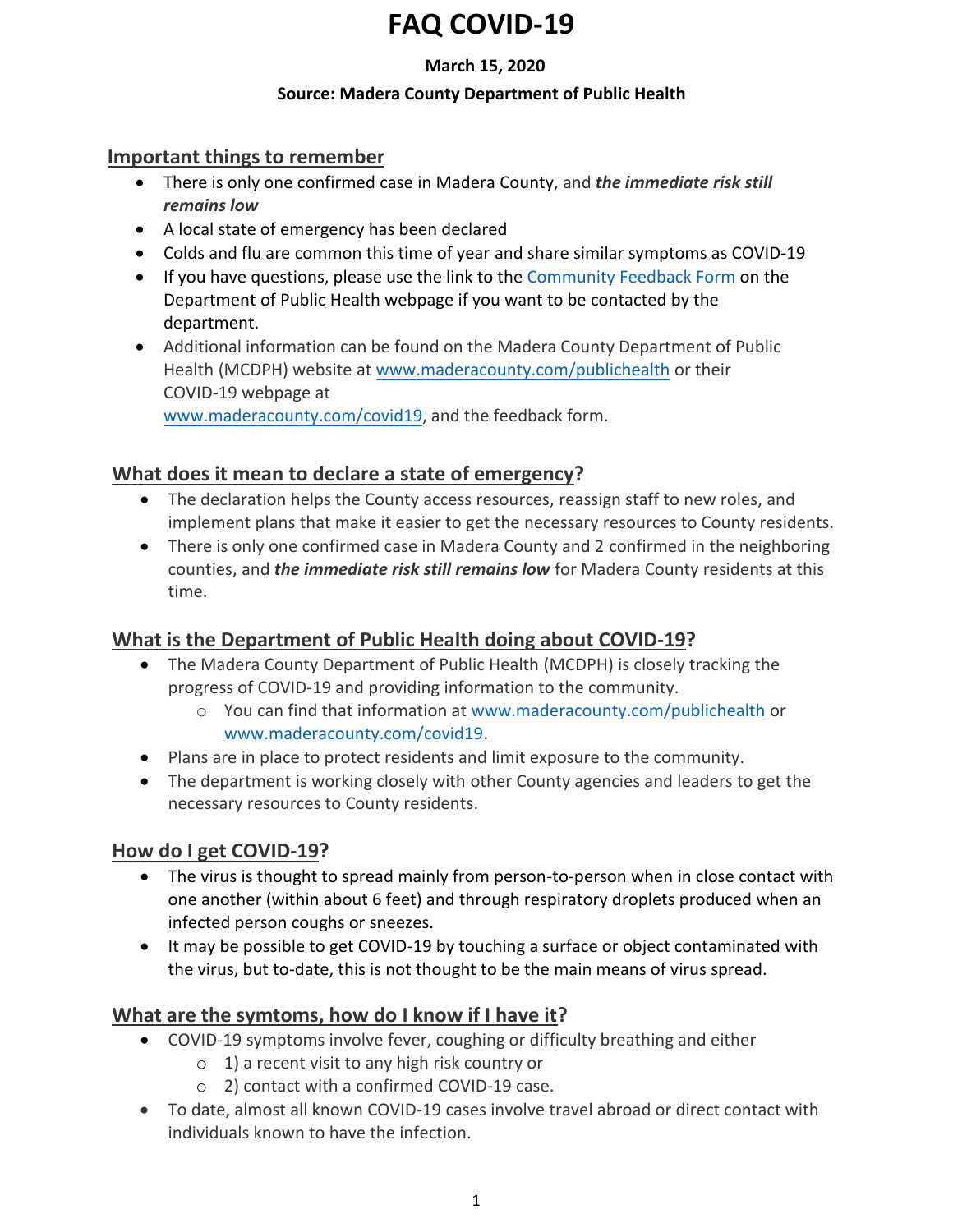## **Should I get tested?**

- If you are experiencing symptoms and feel medical care is needed, call ahead to your doctor for instructions so illness is not spread in the waiting rooms.
- Seek immediate medical care if symptoms become more severe such as high fever or difficulty breathing.

## **How do I avoid getting it?**

There are a number of effective steps you can take to protect your health as well as the health of your family.

- Flu prevention steps can be used to prevent COVID-19.
- Hand washing for at least 20 seconds after using the bathroom, before eating, and after blowing your nose or sneezing.
- Actively discuss hand washing methods with your children and family members.
- When you do not have a sink available for hand washing, hand sanitizer can be used.
- Effective use of hand sanitizer requires adequate amount (two full pumps) for the hands to be wet and scrubbed for 20 seconds. Keep rubbing until dry.
- Keep adequate supplies within easy reach, including tissues and no-touch trash cans.
- Cover cough with a tissue or sleeve.
- Routinely disinfect commonly used surfaces such as door knobs, handles, seats, desks, tables, counters, devices, keyboards, touch screens, cell phones, telephones, faucets and drinking fountains.
- Avoid touching eyes, nose or mouth with unwashed hands. Throw out trash bags daily.

## **Should I avoid going out in public?**

- For now, we recommend following the flu prevention steps while out in public and practicing physical distancing of 6 feet between you and another person when available.
- Avoid attending mass social gatherings where physical distancing cannot be achieved.
	- o This includes parties, weddings, open air markets, church services, etc.
- Stay home if you are sick and remain at home until fever has been gone for at least 24 hours without the use of fever-reducing medicines
- If you are age 65 or older or medically vulnerable with a compromised immune system you should stay at home.
	- $\circ$  Friends and family are encouraged to call seniors and see them in person if they are free of symptoms.

## **What does social distancing mean?**

- It is a way to avoid unnecessary physical contact with another person such as:
	- o Waving or fist-bumping instead of shaking hands or hugging.
	- o Not sharing food, drinks, utensils, electronics, etc.
	- o Avoiding close contact with people who are sick.
	- o Keeping at least six feet between you and another person.

## **How do I get groceries or other resources if I don't go out in public?**

- Ask a low risk family member to go shopping for you.
- Utilize any of the home delivery services available in your area.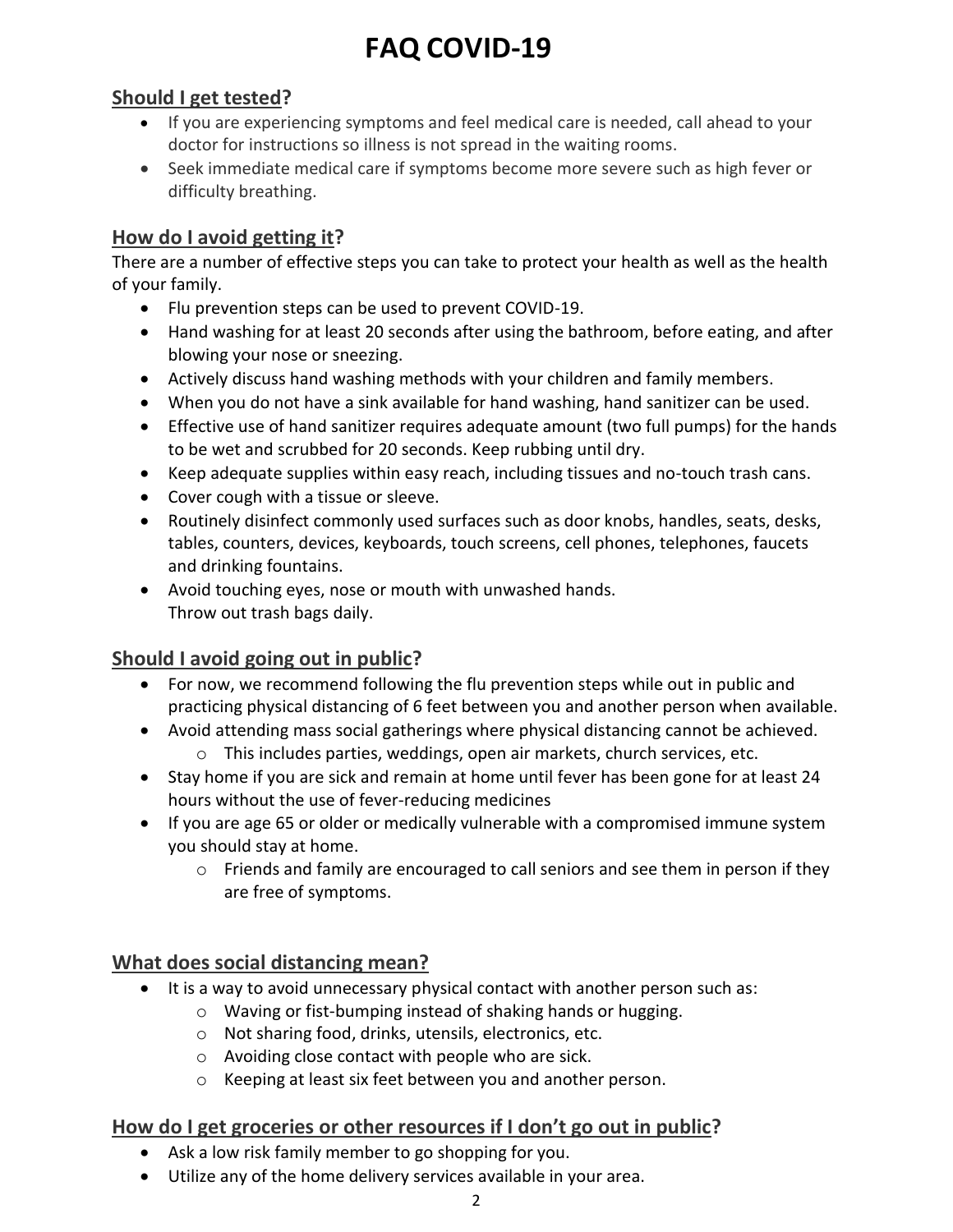MCDPH is working closely with other County agencies and leaders to get the necessary resources to County residents

## **Should I be wearing a mask?**

• If you are not sick, we do not recommending using masks. Infection happens when people touch their face, and wearing a mask typically increases that behavior.

## **What if I show signs?**

- If you are experiencing symptoms and feel medical care is needed, call ahead to the doctor for instructions so illness is not spread in waiting rooms.
- Seek immediate medical care if symptoms become more severe, e.g., high fever or difficulty breathing. Call ahead to the doctor for instructions to reduce spread of illness in waiting rooms.
- If you don't currently have a doctor contact your local clinic or urgent care.
	- o Madera Community Hospital Rapid Care

1250 E Almond Ave. (559) 675-2688 M-F: 8:30AM-11AM Sat & Sun: 8:30AM-4PM

- o Camarena Urgent Care 720 E Almond Ave. (559) 664-4000 Tue & Wed: Closed Mon, Thu, & Fri: 1–9PM Sat & Sun 10AM–6PM
- o (Will fill in more later)

## **Where can I get more information?**

- Get information from a trusted source:
	- o MCDPH website or COVID-19 page: [www.maderacounty.com/publichealth](http://www.maderacounty.com/publichealth) or [www.maderacounty.com/covid19.](http://www.maderacounty.com/covid19)
	- o MCDPH phone: (559) 675-7893
	- o Community feedback form
	- o CDC latest updates:<https://www.cdc.gov/coronavirus/2019-ncov/summary.html>
	- o California Dept. of Public Health updates: [https://www.cdph.ca.gov/Programs/CID/DCDC/Pages/Immunization/nCoV2019.](https://www.cdph.ca.gov/Programs/CID/DCDC/Pages/Immunization/nCoV2019.aspx) aspx
	- o California Dept. of Public Health Guidance page: <https://www.cdph.ca.gov/Programs/CID/DCDC/Pages/Guidance.aspx>

## **Additional information:**

- Please look out for these common signs of distress:
	- o Feelings of numbness, disbelief, anxiety or fear.
	- o Changes in appetite, energy, and activity levels.
	- o Difficulty concentrating.
	- o Difficulty sleeping or nightmares and upsetting thoughts and images.